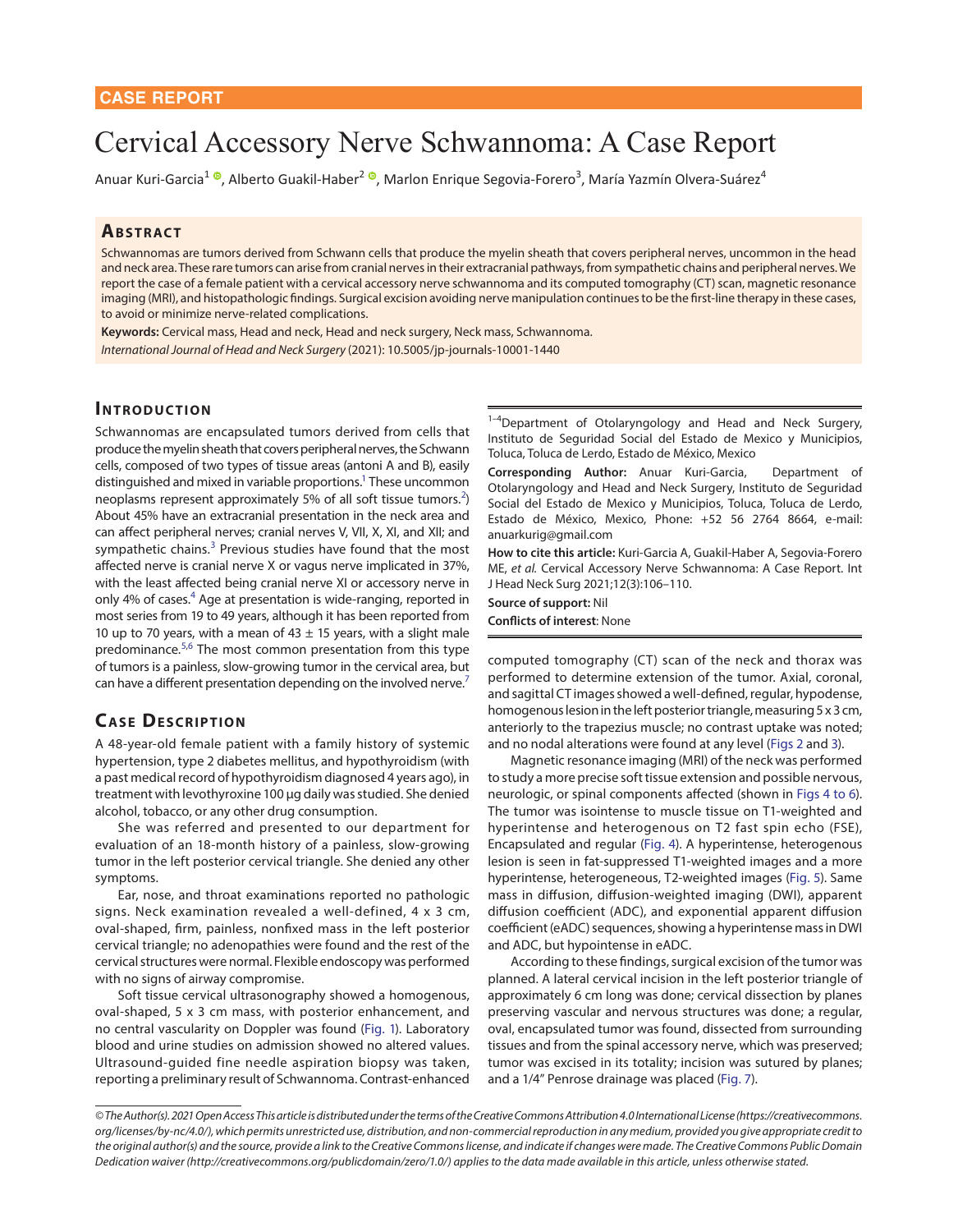

**[Figs 1A and B:](#page-0-0)** Soft tissue ultrasound imaging of the left posterior cervical triangle lesion. (A) Transverse view of Doppler ultrasound scan; (B) Sagittal view of the lesion

<span id="page-1-1"></span><span id="page-1-0"></span>

**[Figs 2A and B:](#page-0-1)** Axial view of contrast-enhanced CT scan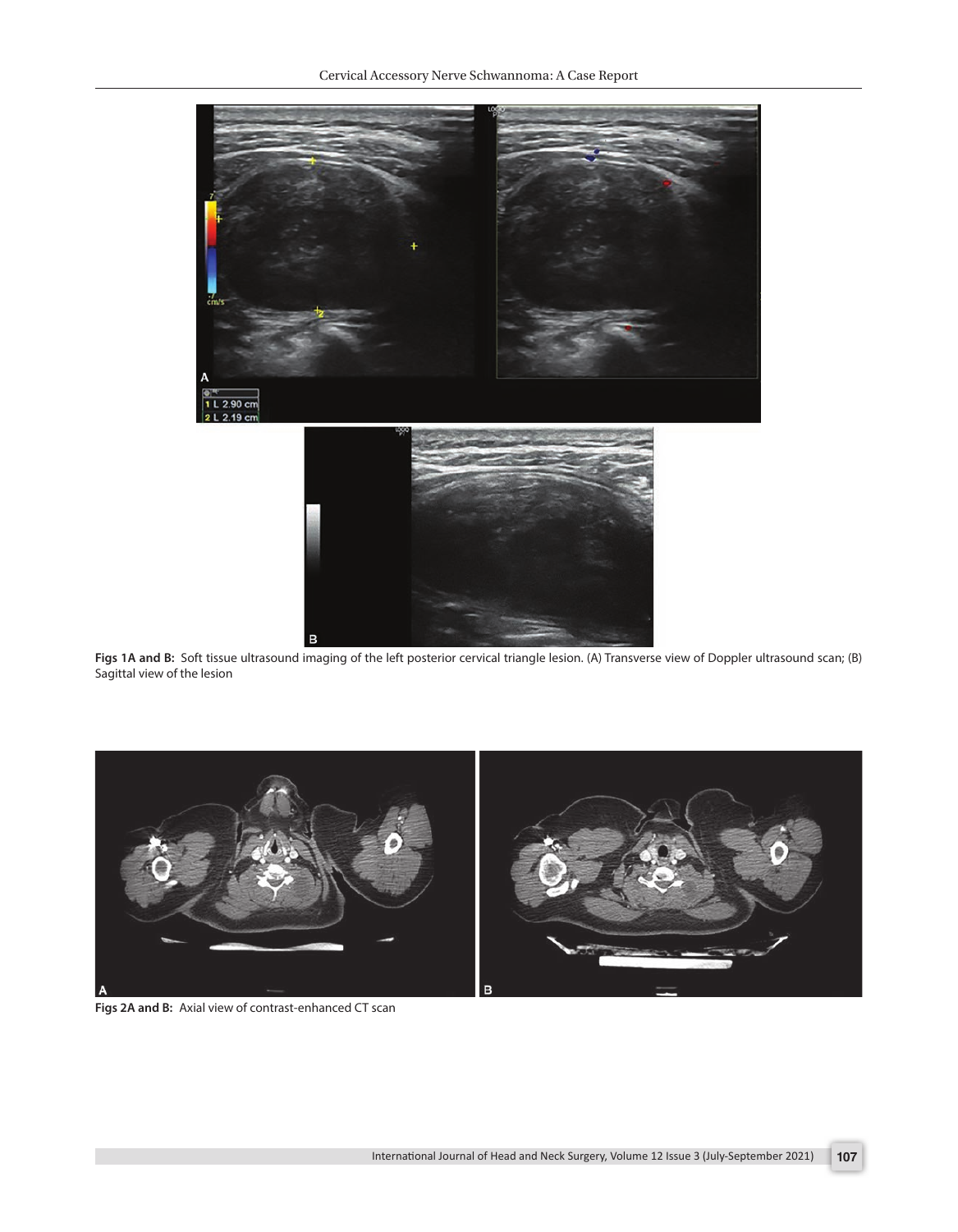

**[Figs 3A and B:](#page-0-2)** Contrast-enhanced CT scan: (A) Coronal view; (B) Sagittal view

<span id="page-2-0"></span>

**[Figs 4A and B:](#page-0-3)** MRI axial view of the tumor: (A) T1 weighted; (B) T2 weighted

<span id="page-2-2"></span><span id="page-2-1"></span>

**[Figs 5A and B:](#page-0-4)** MRI sagittal view of the tumor: (A) T1-weighted; (B) T2-fast spin echo

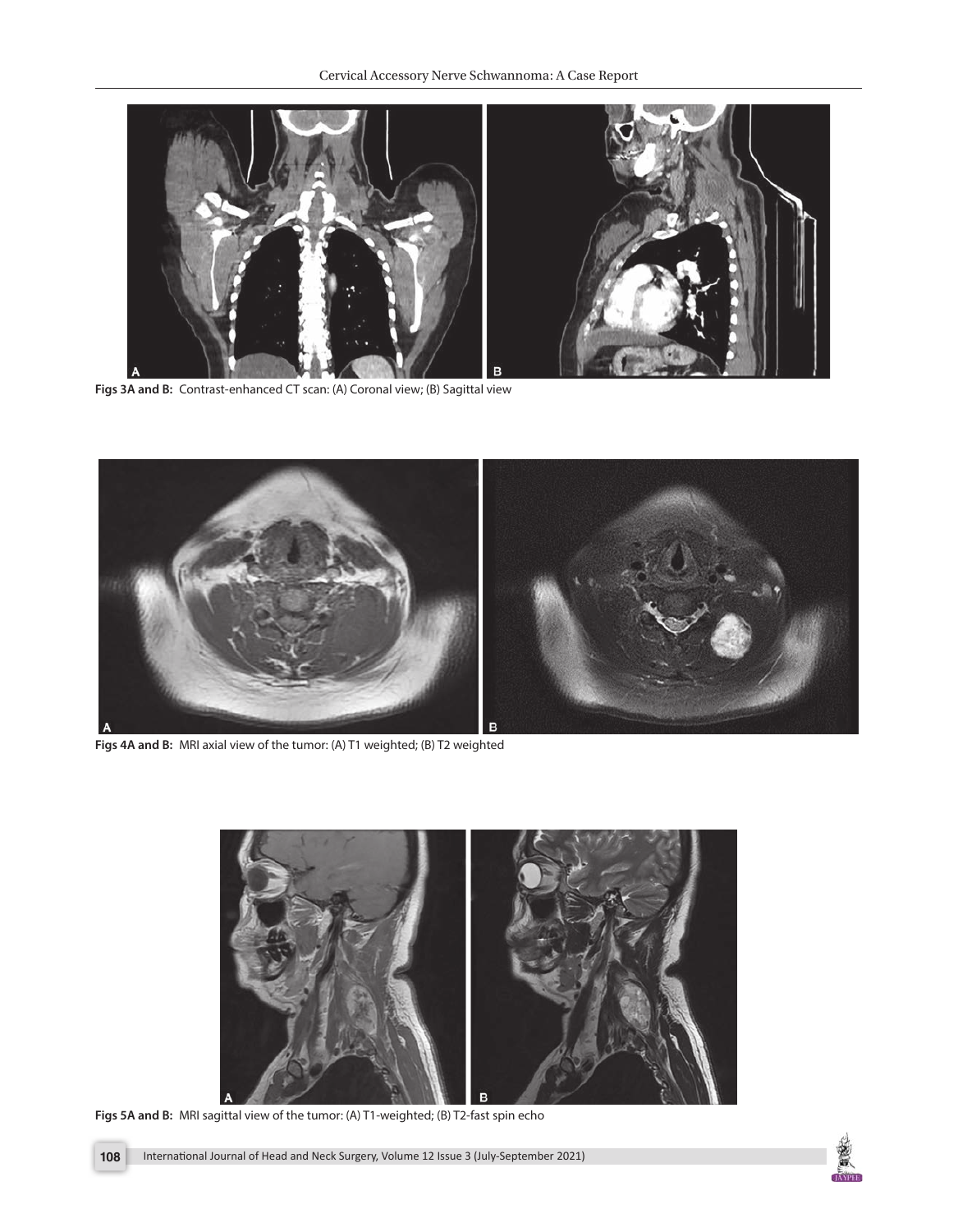Cervical Accessory Nerve Schwannoma: A Case Report



<span id="page-3-0"></span>**[Figs 6A to C:](#page-0-5)** MRI axial view of the lesion: (A) Diffusion-weighted imaging; (B) Exponential apparent diffusion coefficient; (C) Apparent diffusion



**[Figs 7A to D:](#page-0-6)** Surgical excision of the tumor

<span id="page-3-1"></span>Histopathological findings revealed the typical biphasic pattern, with areas of hypercellularity and hypocellularity and an important myxoid component ([Fig. 8\)](#page-4-11).

During immediate postoperative period, the patient referred left shoulder weakness, without limitation of movement of the extremity, and drainage and sutures were removed 5 days after surgery with no signs of wound infection or seroma formation. At 6 months follow-up no sign of recurrence and neurological or movement deficit were found.

#### **Dis c u s sio n**

As described previously, Schwannomas are rare tumors. Colreavy et al. in a 10-year study found that seven of his eight cases were presented as neck masses, as in our case.<sup>[3](#page-4-2)</sup> On the contrary, Biswas et al., also in a 10-year study of 31 cases, found that 42% were presented in the neck area, and the most common presentation was a painless neck mass.<sup>[7](#page-4-5)</sup> Within these uncommon tumors, those involving the accessory nerve are especially infrequent, accounting for only [4](#page-4-3)%.<sup>4</sup> This cases follows the typical clinical presentation as the one reported in international literature, $7$  of a painless, slow-growing, nonfixed neck mass, without neurologic findings.

<span id="page-3-2"></span>Also, in typical fashion according to literature, this case followed the described presentation during imaging studies, presenting as a tumor with no central vascularity on ultrasound, and as a hypodense, with no contrast uptake and no signs of bone erosion on CT scan.<sup>[8](#page-4-7)</sup> On MRI, the iso- or hyperintense mass on T1-weigted images, with no contrast uptake, and a hyperintense, heterogenous mass on T2-weighted images, were also characteristic to a Schwannoma according to the existing literature.<sup>[9](#page-4-8)</sup> DWI and ADC showed a hyperintense lesion demonstrating its hypercellularity and benign features.<sup>10</sup>

<span id="page-3-4"></span><span id="page-3-3"></span>Treatment in our case, like most series, was surgical excision, since Schwannomas are not sensitive to radiation therapy, although stereotactic radiation therapy can be applied. $11$ 

# <span id="page-3-6"></span><span id="page-3-5"></span>**CONCLUSION**

Accessory nerve schwannoma in the neck area is an uncommon location of a rare tumor, in which imaging studies can be very useful, so we include ultrasound, CT scan, and MRI images. Surgical therapy has been reported as complex and complicated in case reports and series, not exempt of complication after the excision.